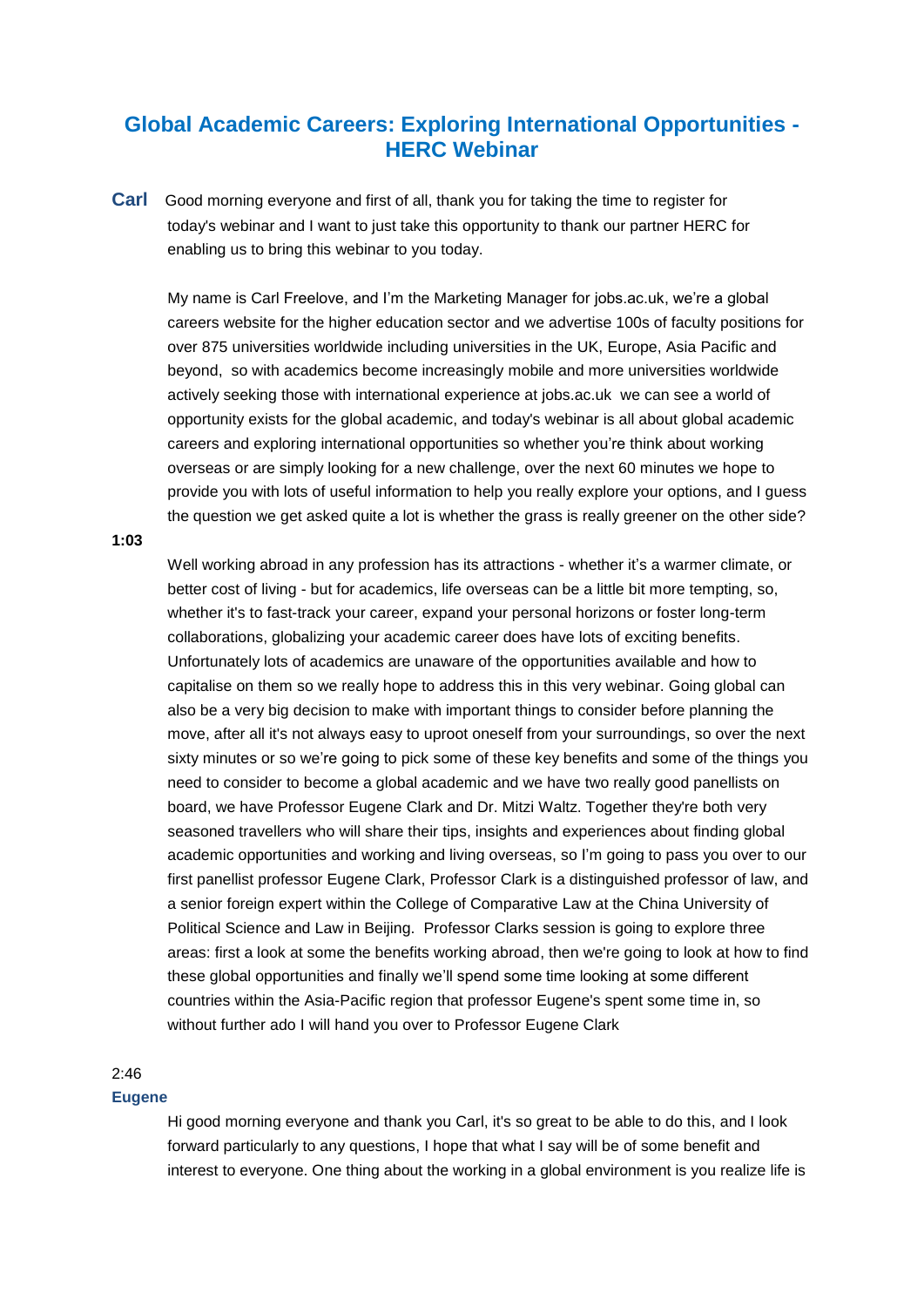a 24/7 existence, its five o'clock in the morning here so please forgive me if I sound a little bit sleepy, because I am.

3:16

This is not coming from Beijing, it's actually coming from Port Macquarie, a small coastal town four hours north of Sydney, I'll be heading back to Beijing at the start of March.

Globalization is a reality today within all the universities and just to give you one statistic from Beijing, I first started going there almost twenty years ago, and it was unusual to see many foreign academics or even foreign students, yet now China has just surpassed Australia as the third most popular destination for international students and as I walk around the campus now I see students from all over the world and in my classes as well I see students from almost every continent and it makes it an incredibly exciting place to teach and work and that's what I'll be talking about today as indicated on the slide that's up there now. There are many classes, I think, for an international academic career and I feel so blessed to have had experiences that I have. Coming originally from Kansas like Dorothy in The Wizard of Oz I got blown to other places too, it's been an exciting journey it's certainly not Kansas, but I think the best way to understand your own culture is to get out of that culture and experience another culture and it think it makes you realise the strengths of your own culture plus it's obvious weaknesses and you get the excitement at learning another, as universities themselves - as the word University suggests being universal - have more international students coming in so to have faculty who also have that international mind set I think is a huge plus to the University.

It adds to faculty diversity and to me, particularly in the college of comparative law, to have discussions with lawyers from so many other countries, you get a deeper understanding of really the constant issues, different perspectives and ways of doing things and I think you see best practice and help develop best practice that's useful to other countries as well as it's of value to US students, and every university - with many students who increasingly want the international experience - that they have faculty who have also got that international experience is very powerful as well too and I think it's also good the students who come to your university if you've got background and understanding of their country that can be very very powerful and make them feel warm and welcome as well plus there's many teaching and research opportunities on the research side as shown on the slide here - again in Australia at least many grant applications now want and require you to have an international partner connected with that even if they doubt that's a plus so that the research has greater impact and you can bring in those other perspectives obviously funding bodies- Asian Development Bank, UN, Fulbright, et cetera - lots of opportunities there as many consulting opportunities that have come my way because I have the familiarity with a particular country - I've developed networks in government departments that can request you and again the international networks can be huge in terms of opening up opportunities for teaching research consulting and other things as well.

6:35

The other thing I would mention - I'm going pretty quickly I apologise - that not only is it a benefit for you as an academic but really for your whole family, I have two daughters ones 30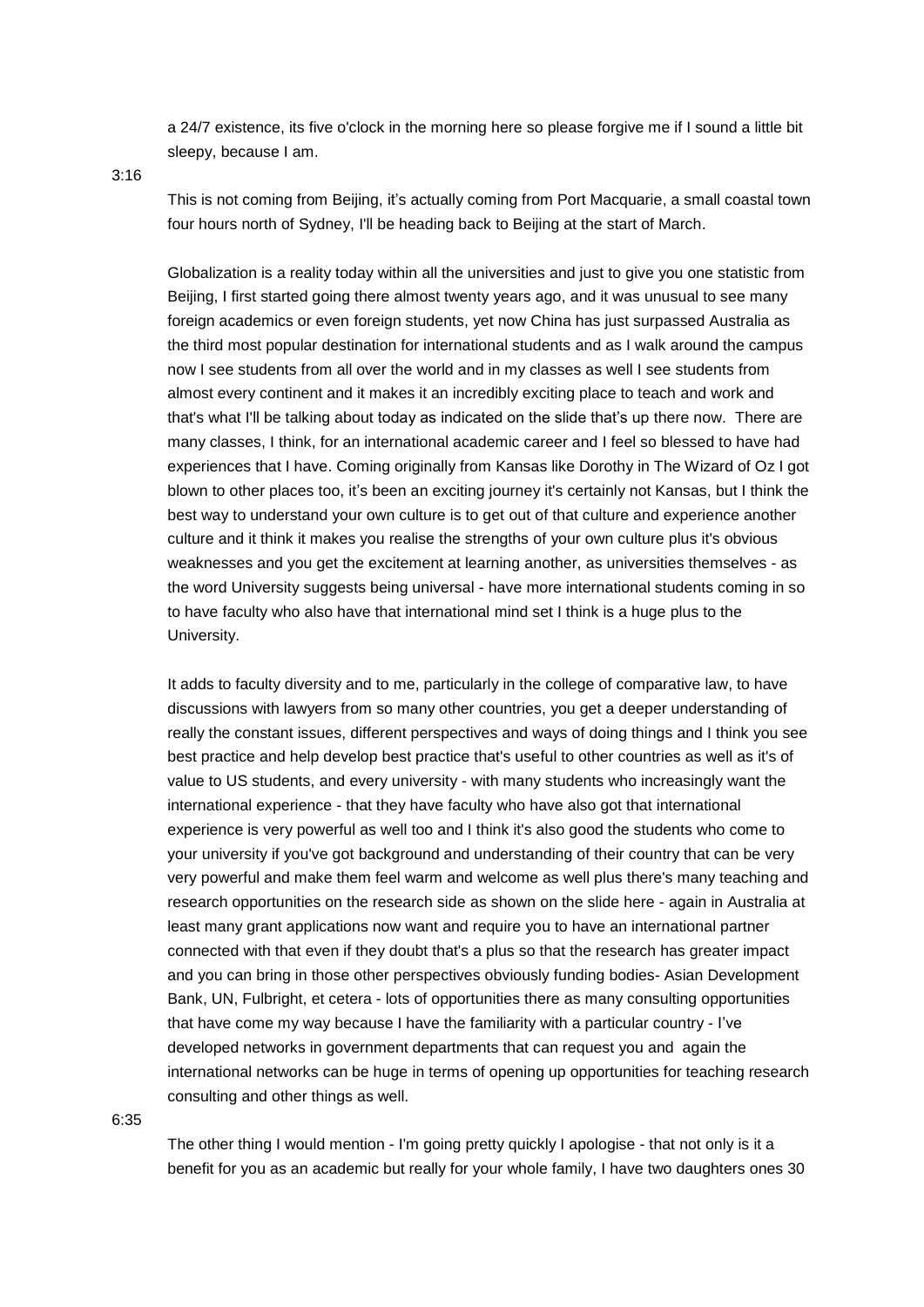and ones 27 and we've always had international students with us and I think that has been such a benefit for them when they visited students in their own country it was like visiting their brother or sister, they were taken along to schools, speaking, and their own cultural intelligence - you've heard of emotional intelligence but I think today cultural intelligence and sensitivity and interest in other cultures knowing a bit of the language and customs is a huge plus for the entire family.

#### 7:17

Both of our girls have learned a little bit about foreign languages and particularly when they were younger they established lifelong networks - the students are virtually family members, you see their picture, this one of our students from Thailand we went to her wedding, her kids are like our grandkids she's like a sister to our two girls and it's been a wonderful opportunity and finally on this slide that countries are increasingly realizing that academics have dual careers and I've always been impressed with how the university that I've gone to has made an effort as well to find an opportunity for my wife to work in an accounting firm whatever, she's an accountant and an academic herself and so I think there's increasing dual opportunity so it's not just for the academic I think the benefit really is to the entire family, and in terms at how to find overseas opportunities obviously jobs.ac.uk is a tremendous site they're doing more things all the time and it think we're going to see more things done in the future as people both have an interest in are looking for these opportunities there obviously are other career sights that have an international section in terms of international opportunities there are many government sites particularly where countries are wanting to build capacity whether asking for foreign experts and for an involvement obviously the groups like the World Bank, the development bank and the United Nations and research institutes often will be looking for academics with expertise in that area and of course the benefit to the up the internet is not so much the technology is the network that one can now have virtually internationally and that network and the ongoing and I think eventually universities will give more credit I think to people who have the ability to build and nurture networks, it's a very important component of both research and other opportunities.

If we can go to the next slide - in terms of a little bit of brief personal history I was going to mention a little bit about … Australia is really now virtually my home. I said I live in will retire in Port Macquarie – this is my base, I first came in 1975 as a high school teacher fell in love with the country it certainly was not Kansas and really love being around the ocean I and now I live on the coast and that's been great it also spent a great deal of time and worked in Thailand mostly in a research side but I'm likely to look at possibly doing a teaching gig their next and China I've been involved with them for about twenty years starting with the research grant but leading to various things and friends that I developed and met twenty years ago summit Mr still a very close friend said today as well too- and that picture there's a when I was lucky enough to be the first recipient other the global 1000 talents program that China has – it was the first one that CUPL had and they made big ceremony out of it and I'm there with the president of CUPL they have done everything to make it absolutely wonderful experience and I couldn't say enough about how great that been.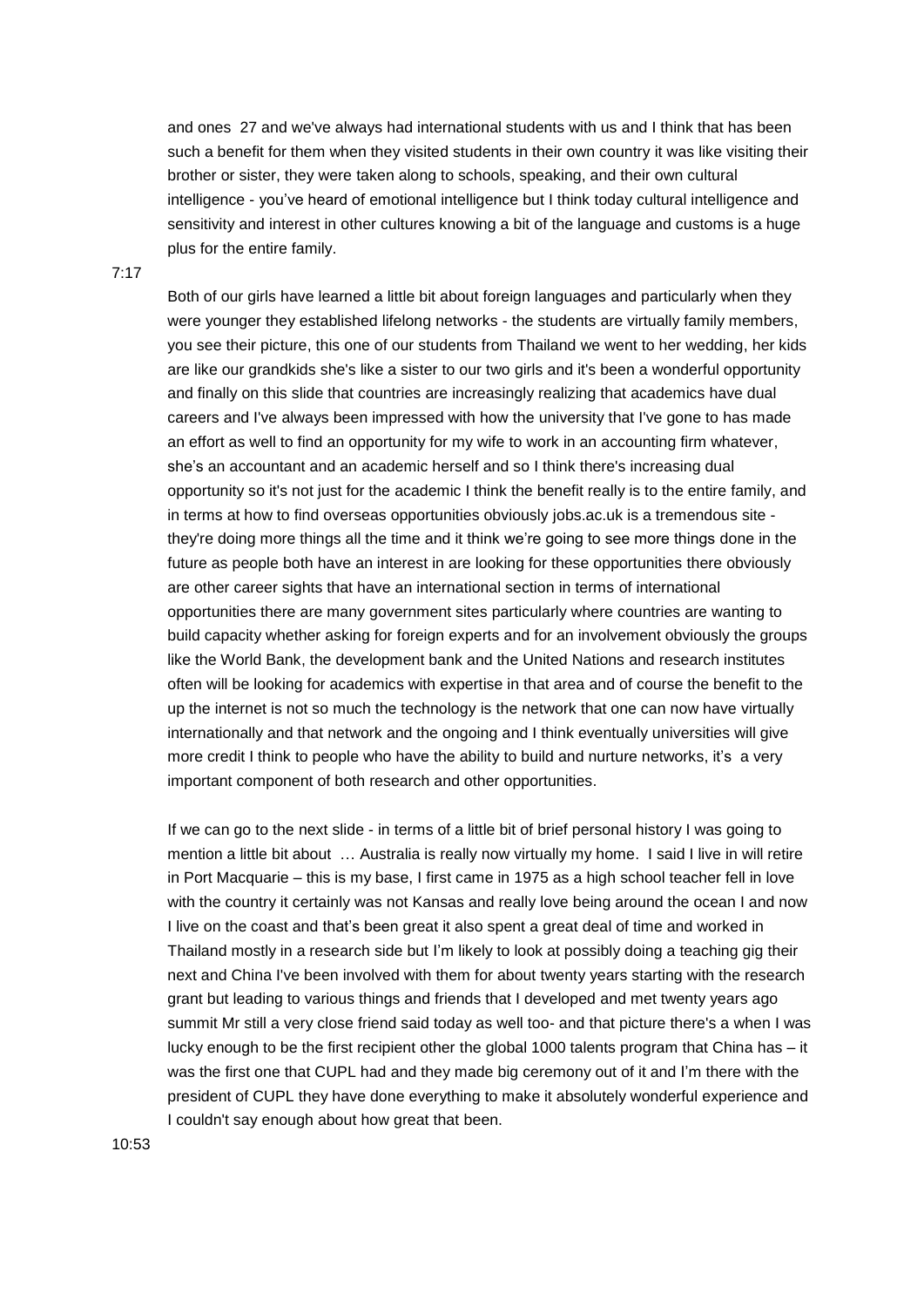My next slide, just some photos I think you can see it's not quite Kansas particularly on the coastline there that's the a shot that's virtually about 100 yards coming out from my house, obviously Sydney in the upper corner, well known, and then obviously inland south Australia, famous for its wine district but it's such a beautiful place I hope that you have that opportunity at some point - next slide just a little bit very briefly about the Australian higher education system is mostly a public system there is one now private for-profit university there's one private university Bonn, these days a PhD is really required for almost every position even entry-level they have what's called lecturer A -E scale a is like the English system like a tutor position up to a basic lecturers senior lecturer, associate professor, professor.

Tenure jobs are getting increasingly harder get and that's true everywhere, with greater casualisation.

Research is very competitive with probably more opportunity in health & sciences generally than areas like mine with law, again international linkages are not only a plus but on many grants a requirement, Australia has very sophisticated technology, Almost every university I know of lectures are recorded, blended learning is very much the requirement of the day, to both use technology as well as some face to face teaching or some programs are entirely online law programs which I know you don't have in the US, quality control again pretty formalised in terms of requirements of unit outlines I think more than ever before I've seen that teaching is more part of a system now as opposed to every individual lecturer doing their own thing in their own classroom, again I think that trends probably true most everyplace

#### 12:58

The next slide, in China again a very modern a city as well too and what you discover of course when a country's as big as china is that there are many China's and different provinces have their own dialect they have a common written language but the food, the culture, there are great differences and you can spend a lifetime it's still not know China and I'm just barely beginning in that regard but it's been very exciting learning a little bit about that one of the oldest civilizations in the world.

#### Next slide please

OK - one of the functions CUPL here and a little bit about China - China is a very centralized system. The Ministry of Education tightly regulates both what Universities can do in terms of entrepreneurial programs, whereas Australia is very entrepreneurial in terms of new program development, most appointments are centrally approved so there's experts bureau and everything that I was involved with had to go basically through that is absolutely critical particularly in China I think as sponsorship and support and to get to know a local university and really on my program much of the running and support has been with the University on my behalf Chinese universities are very prestige conscious I find students want to go to the highest rank possible universities and they seem to be very brand conscious where in fact I've tried to encourage and sometimes it's not so much brand always at its best fit for you and sometimes a student may get a better experience at a smaller University it might not be quite as highly ranked but the program is a better fit for them. in a way a benefit as well as a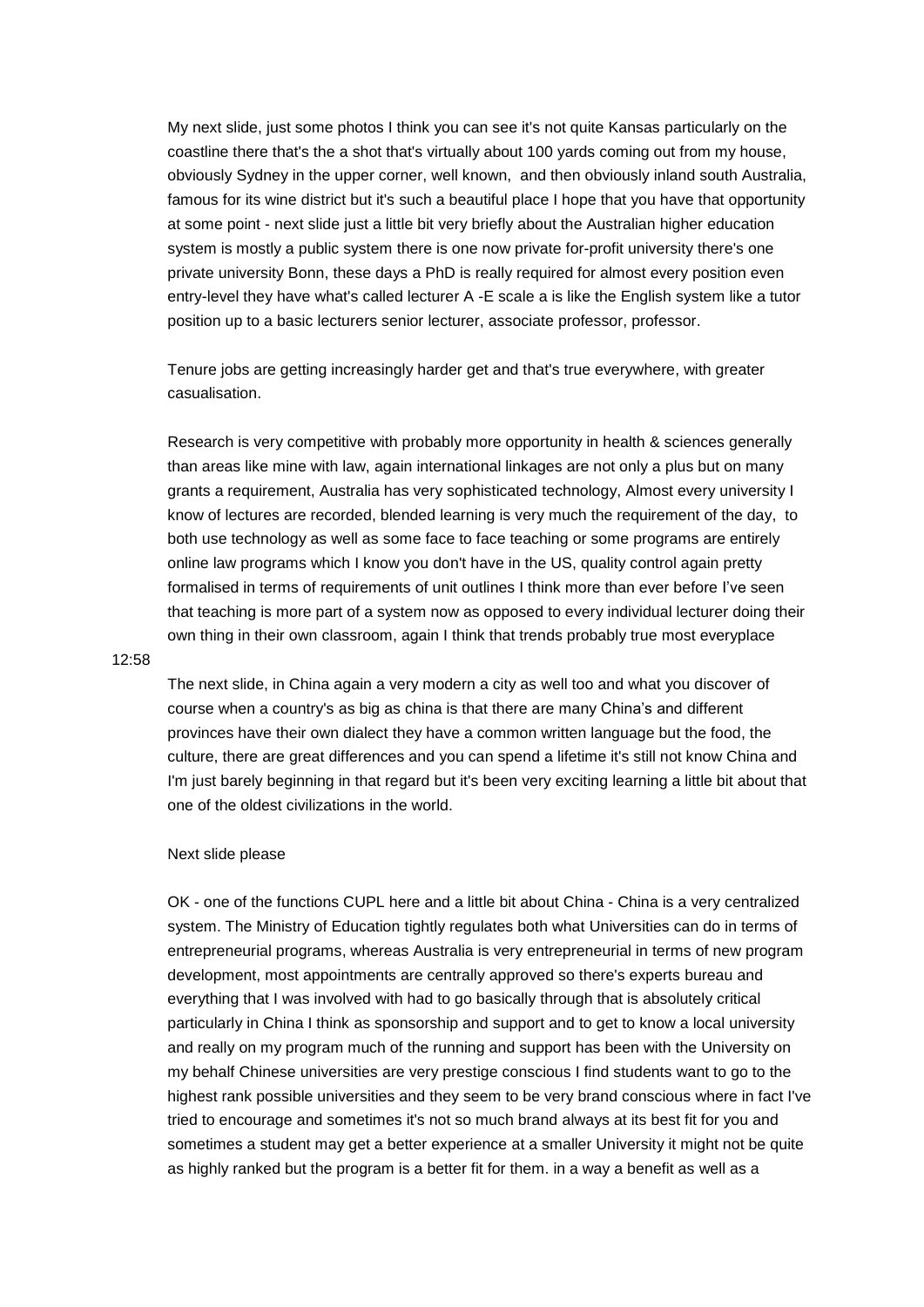detriment if you don't speak Chinese like in my case I don't expect everybody to speak English so I'm not involved very actively in governments although it do get input into the dean at the International Office and I take that very seriously, I'm involved international linkages particularly if it's in English University English-speaking university by day-to-day governance not their not involved there class sizes compared to what I'm used to are generally a bit larger, teaching style tends to be pretty heavily lecture and students are having speak in English for whom many of them it's their second or even third language is so big part I think for me is getting them to have the confidence to not to expect the English to be perfect but to have a go and it to me it's exciting when the day arrives when almost every three hour or two hour class every student did make some comment during the class and that does eventually happen at once they get going its then hard to shut them up but it makes it very very exciting the technology a fine with the internet at least in ours is still a bit patchy language is always a challenge but again that's just part of it and the need to be flexible responsive is very very important.

Thailand very similar again the language - very difficult - I was in Northeast Thailand, Khon Kaen University working with the Research Centre for dispute resolution again you increasingly find Thai faculty who have studied abroad – English is I think is you're seeing more and more that now over a 20-year period that I've worked there as well off and on more and more English all the time, we've had many Thai students live with our family and visit us. Thai people obviously are very friendly and very beautiful country and there's many parts of Thailand as well too and those are just some the scenes from Thailand the next.

Thailand's rapidly growing system in contrast to china there's a lot more private universities growing their and so you get a great deal diversity at the same time there is also a hierarchy university there's an increasing emphasis on research there's a tremendous need for their own faculty to work on their PhD an increasingly a foreign PhD is required in China as well too if you're a PhD is not from a foreign university I think it makes it much more difficult to get a position is a strong desire for international linkages a and they see the value in it are hungry for it and at the same time it's important I think for academics who come to be politically and culturally sensitive and to obviously realize that every country has its own strengths that you have to always be conscious that what works well in one country may not work in another there's a growing group of a foreigner's I think both in Thailand every country and and again it's important to both network with them but at the same time reach out and not spend all your time with them, language again can be difficult but like all things I think with friendship but particularly in a foreign country building trust and the more that you do that the more I think but opportunities open up to do all kinds of things that are that both very very worthwhile and very exciting. Ok the next one…

18:25

In the South Pacific I've done a fair bit of work with the University of South Pacific In Suva and Nandi both working with their MBA program, I've been there often, it's exciting because the University of the South Pacific really provides courses for 12 island countries and there we used the University of Hawaii satellite system an although I had them all together for two weeks thereafter we used the satellite network and this was 10-15 years ago was very very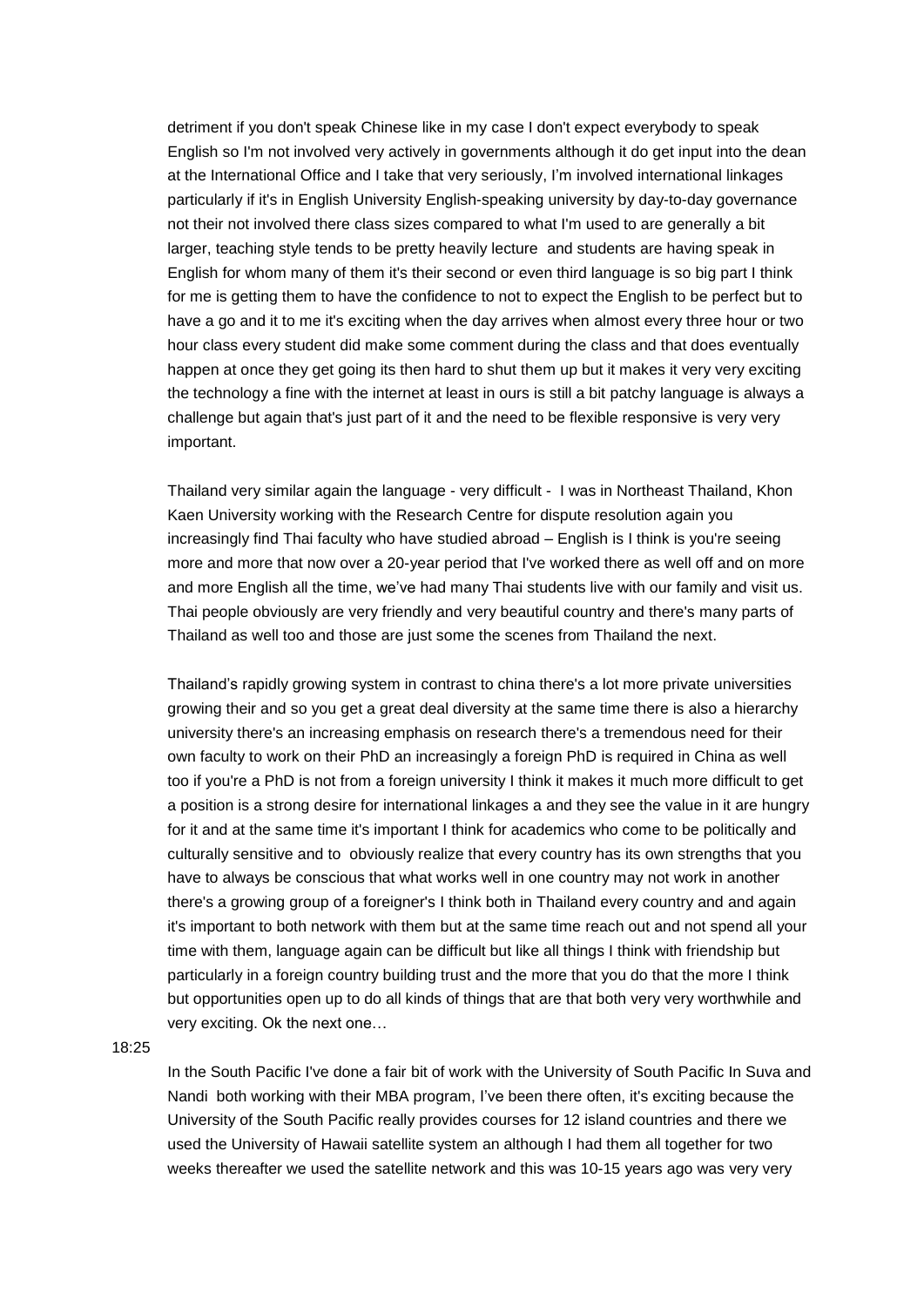exciting and the challenge there was the island economies are so unique, adjusting what I knew to really provide something that was worthwhile and to learn more about their particular needs and so I think if you have that interest in looking at different ways doing things and adjusting what you know to a different environment, a different setting I think that on there's just tremendous opportunities both for learning together and trying to solve that's the challenge is a that are unique to them at that and yet also ones that are common to everyone next slide okay that's all for me and look forward to getting any questions from you during the question-and-answer period so thanks very much and over to Mitzi.

## **Carl**

Fantastic, thank you Eugene that was very informative and it think is given everyone lots of food for thought.

Our second panellist is Dr Mitzi Waltz, who is an associate lecturer in autism studies with Sheffield Hallam University which who are based in England and she's also a contract researcher with disability studies in the Netherlands so we've heard a little bit about Asia pacific, so Dr Mitzis session will now cover and focus on what it's like to work in the UK and also Europe she will also provide some considerations in choosing University overseas and will then head on to some job application tips to help you secure that global job so over to you Dr Mitzi

### **Mitzi**

I'm here to hopefully get you started on the way I'm I think the first thing I'd like to talk to you about is looking from the US to the UK so that will be the next slide, I think - if you've watched films and read books you probably have quite a distinct idea already of what the United Kingdom is like but living there will surprise you.

These are views of the old, and natural, but these days it's a very modern country. The system - if you have the idea that UK universities are all like Cambridge or oxford, all very traditional you'd be surprised they are fantastic but they're actually hotbeds of really up-todate research, very well-funded research they're busy international campuses and one thing that we do take from that system is that lectures in UK universities tend to have quite a lot of autonomy even now to develop your own curriculum which is one of the things it enjoyed the most we don't tend to do big exam sitting outside of science technology, engineering and medicine were more likely to have students doing essays, practical projects, and other kinds of assessments and there's a lot of flexibility there which can make it really enjoyable to teach. There is a strong mixture of lecturers having a big say in university governance this is changing a bit but at Oxford and Cambridge still very strong most UK's students however attend modern universities not the kind of traditional universities and much more like the sorts of universities you'll see at the State University level that's where it used to work, the university of Sunderland it can even see my window in this picture, a fantastic University in beautiful setting very modern and very new, another difference between the UK system the US although I'm afraid this is one that is also changing - you don't use nearly as many adjunct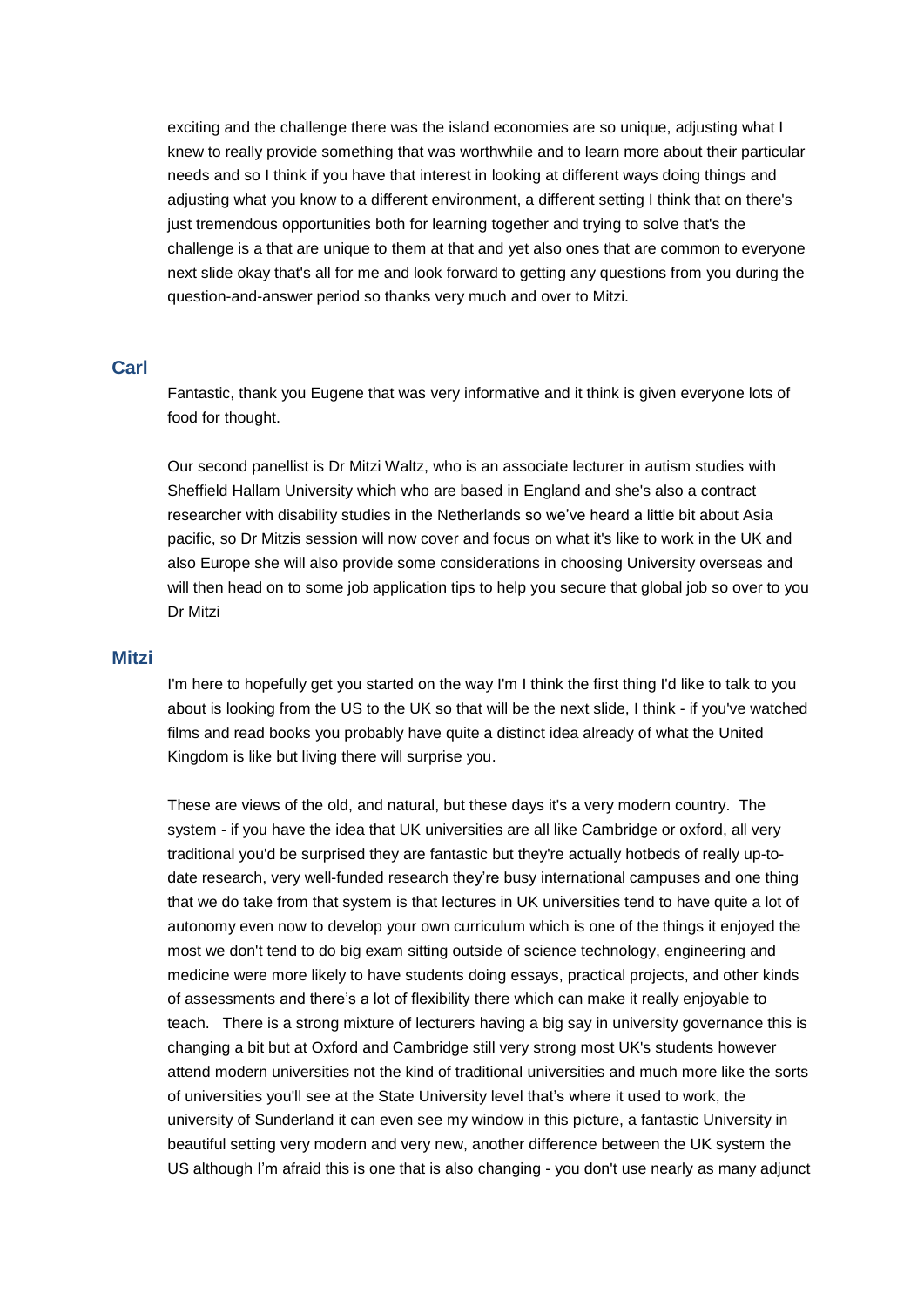or temporary staff, it's been frowned on for a long time but still quite controversial but for you as an academic that's definitely a plus as is research and teaching freedom when and as you can find it, you are still expected to publish and pursue grants, it's still publish or perish and research excellence of what we could find is nationally monitored through a system that you have to submit to and you will be guided in that moving on to mainland Europe you've got just a wealth of opportunities in again very very diverse possibilities throughout Europe, from the Western European old universities which range from the very ancient up to University's started in the nineteenth century which is relatively new by European standards to some brand new universities, particularly in eastern Europe I've done lectures in eastern Europe, I've never taught there full time but I know there's a lot of action there and its well worth looking at. Most countries - like the UK - throughout Europe have a two-tier university system you have a few elite Research Universities like Sciences Po in Paris and you have large national universities that focus on more practical courses, here in the Netherlands where I work quite a bit we have Universities we have Hochschulen sounds like high school that's your normal State University kind that does BA's and also in some cases some types practical orientated PHD's higher education here is heavily subsidized which means that students don't pay the kinds of fees that you see in the US. Although in the UK our fees are higher than in the rest of Europe. Staff pay throughout Europe tends to be on a national scale which is set in consultation with the main staff teaching union so you kind of know what to expect when you go in and you don't have the freedom to make big changes to the pay you know where you fit and you know where you're going to go at each level and that's actually quite helpful. Typically admission is based in mainland Europe on national exams so you have a lot of student angst at that time of year when everybody's doing exams the curriculum question depends on the country and in some countries it's very rigid and centrally set and students have to sit a lot of exams, as they go through University to progress, in other countries the curriculum is more set at university level and so when you're doing your research on where you want to go this is one of the things you want to know about so that you can speak knowledgeably in an interview.

We do have multi-disciplinary courses we do have creative assigned assessments and practical assessments but it is often true it is exam based or long essay based in the Netherlands and some other countries though we do award for real world work experiences also that's one of the great parts of the system where I'm working now is a lot of movement of students between EU countries with the Erasmus programme flexibility is something we're trying to build into the system now that will more of a bigger thing - the EU so we can get students to try to go out of their home country all there's a lot of time being put into that [don't understand next phrase] so if you want to get started I think the thing you've got to do is figure out what your own priorities are and what your own skills and weaknesses are so that you can know where you can fit think through what subject areas are you qualified to teach in this isn't just what you're degree is but may also include where you've had experience of practical work where are those skills in demand, where are the places where there are a lot of jobs in that field that's just the kind of thing you can go on jobs.ac.uk and have a look who's looking for your skills, consider your language skills they do make a lot of difference even with a lot of teaching being done in English these days if you have a second language that can really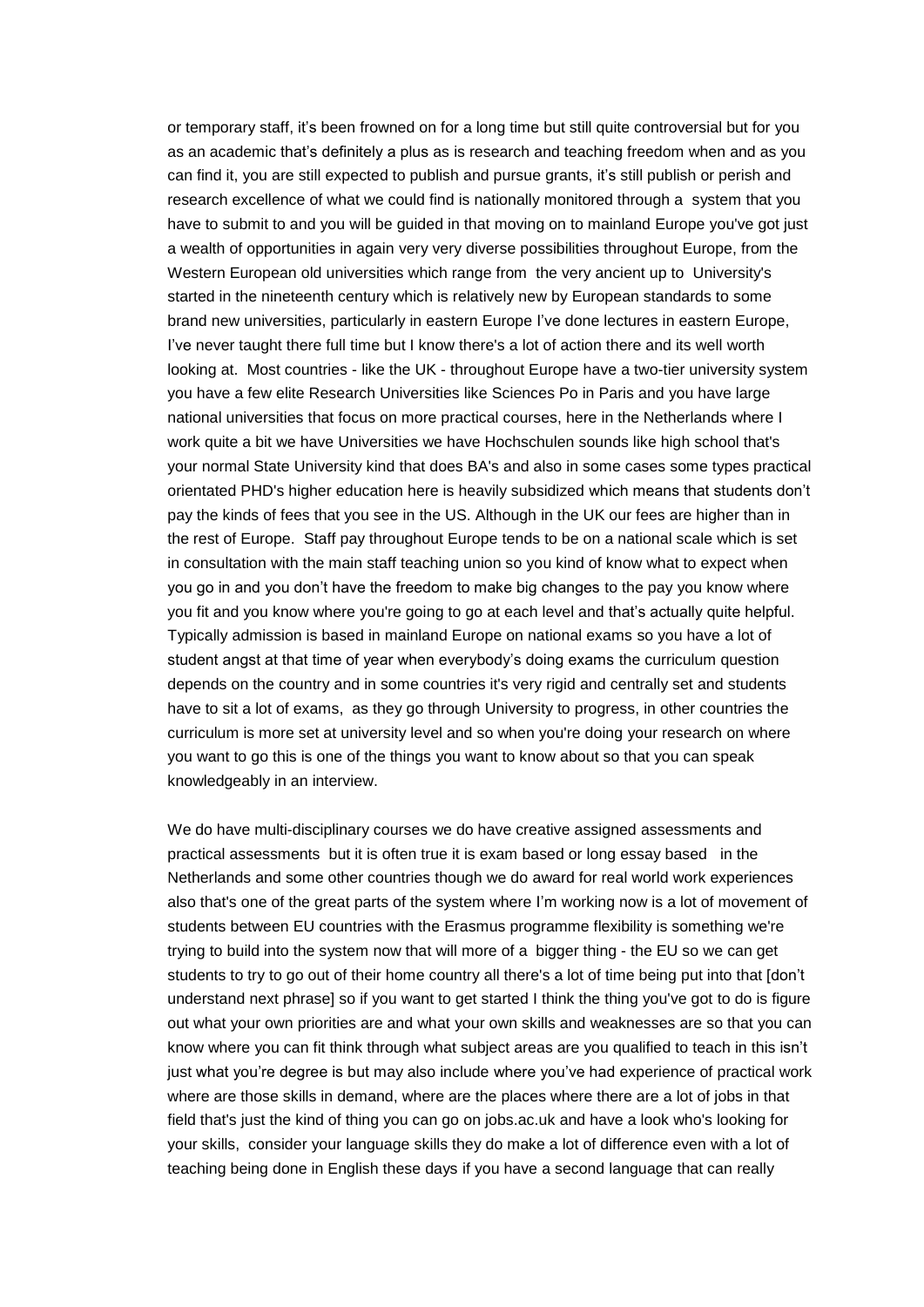broaden your possibilities especially if that second is something like French or Spanish which a lot of people speak in multiple countries, or a fantastic language like Chinese, think about what your motivations are, are they career ambitions? That you want to move in a particular direction? Are they Financial? Because not every country pays better than where you are now. Are they about broadening your horizons and having new experiences involved? Then you need to think what resources are needed to make moving abroad possible. It will cost you money but often universities that have hired you abroad will provide some incentive like relocation funding and do you know somebody? Maybe somebody you actually went to university with, someone you work with currently? A former colleague? Somebody who could apprise you of the countries, or the specific university or better yet the actual post that you're thinking about?

#### 28.18

Then I think you've got to narrow your plans down just a little bit, you want to think which countries you would actually really enjoy working with, not every country is for everyone – I can think of a few that it wouldn't particularly want to work in, but there are others that it would be extremely excited to work in, you need to find a country where there are programmes in your subject area, and you need to decide yourself how to start, do you want to start with a temporary post, to just maybe dip your toe in the water, or are you really ready to make the full time move? If you're interested in a temporary post, you might consider a secondment from your current post, or an exchange through one of the academic exchanges, and it gives you a way to just test it and see. See how it goes. When you are choosing a university there are a lot of tools available to help you.

#### 29:13

University world rankings in the times in the UK publishes one of these every year and it's a good one to look at, there are others that you might want to look at in terms of your subject area, you probably already know certain universities that have a great reputation in your field, but you also want to think about resources and collections or current researchers and where they're located if you're interested in archaeology, for example, where might you be able to get access to the collection that will really make your career take off, if you want to consider career advancement opportunities they're not the same in every country, there are places where you might be able to go and work but would be unlikely to move up, and others where you might be able to move up very quickly, this is the kind of thing that somebody who knows that country well can give you the information you need, and you've got to consider the cost of living and the potential additional benefits of living and working in a particular country. The language requirements that you might face which even on courses taught in English, sometimes language requirements are there that you have to be willing and able to learn a language within a year, I faced that here in the Netherlands and I'm almost there, and requirements in terms of location you might to do a lot of travel which I can imagine can certainly happen. The greatest demand for English language University lecturers is in the Middle East with the developing world so, China India, brazil, southeast Asia all of the places that are building their university's from the bottom-up over the last twenty-years and have massive student demand. There was a time when those students wanted to go to the US and Europe, now they're building capacity so that's not necessary and they're happily attracting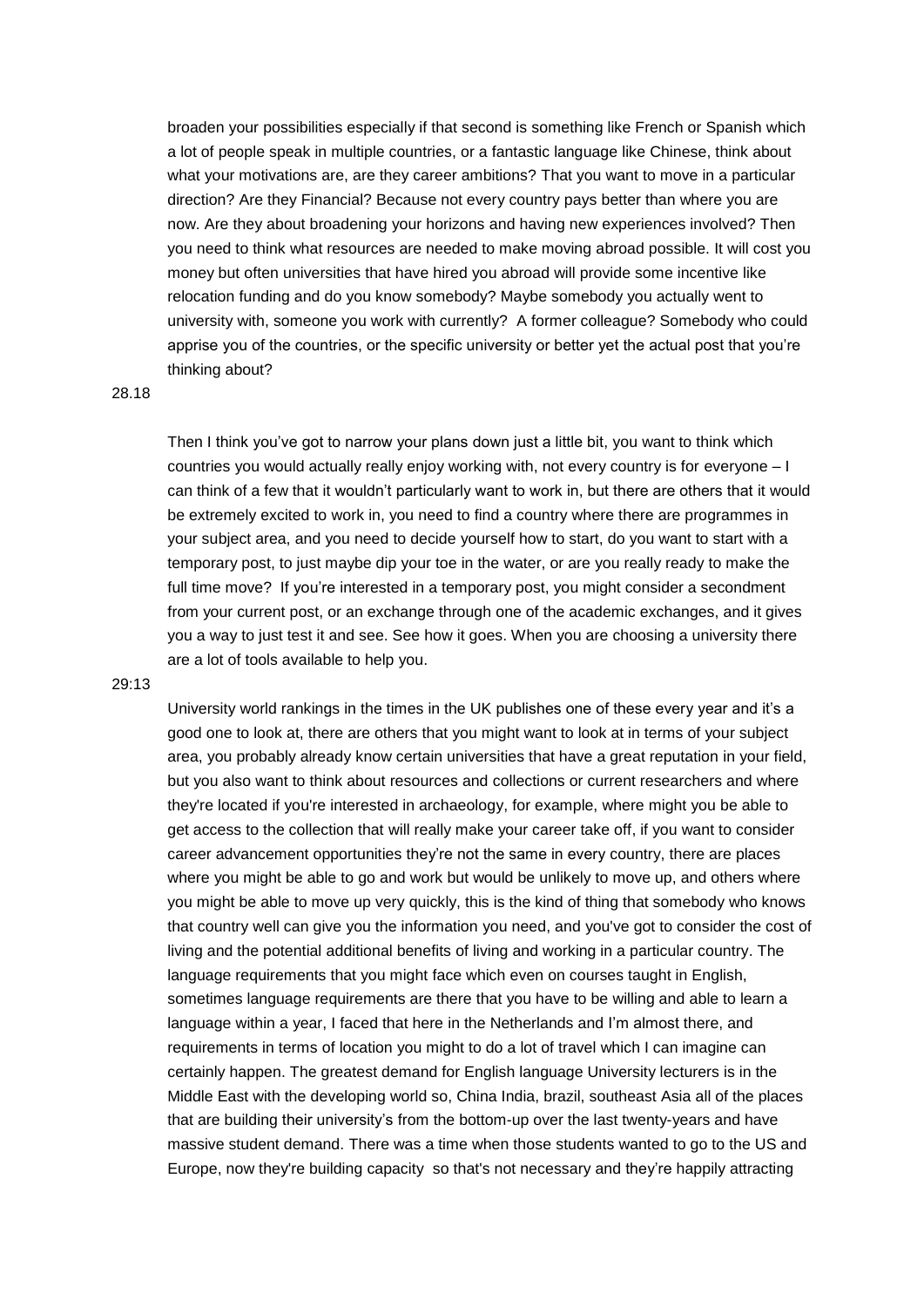students from all over the world. with opportunities ranging from the established universities to brand new universities and Qatar Education City is a great example eighty percent of the staff there is American and many of them are actually working for US or UK universities they're not working for Qatari universities they're working for the satellite University from another country in English - exciting opportunities if that's something you're interested in.

31:50

You need to position yourself for your job search by not being a complete unknown so some things that you can do to make sure that people know your name when that application comes across the desk - the first one will help you no matter where you work which is publishing in international Journal's the second is thinking about whether your publications can be translated into other languages that will mean that they have actually read you in their own language which is definitely an advantage, join international research organizations in the field this is probably the most important step, you gain colleagues this way and get your name on mailing lists which can hook you up with people who will make you part of ongoing discussions - very important - attend International Conferences, don't let your current employer know you're looking for work in that this is part of your plan but it's important for your career no matter where your are so just do it, and make a point of getting to know people who are in the places where you would like to be in, read work by lectures at universities where you would like to work, look up the staff list find it what they've written and contact them with questions about their research it's the best way to get academics talking to you. We all like to know someone's interested a few important tips, outside of the very very top level of academia – and I'm talking Vice Chancellor, Chancellor, Dean - there isn't a lot of head hunting, so don't sit waiting for a call you've got to actually proactively look for the post you want so use sites like jobs.ac.uk, use national websites that are looking for experts in a particular country and be very structured and organized in your job search find out what you need to do with your CV, your resume, and how applications tend to be done in a particular country a lot of them are online these days but there are formats you need to know, and big cultural differences, and what should go on your CV and how you present yourself. A tip I had from colleagues who are working overseas is pay close attention to the job description, the most annoying thing that they face getting loads of applications from people who haven't done that and don't actually meet the criteria for the post and don't get branded as a timewaster. You want to only apply to this post that you know you're a great fit for and let them know on your application all about your motivation for wanting to work overseas, don't let them pick that one up for themselves, you want them to know the real reasons that you want to be there, the positive reasons and that will be just what you need.

Interview procedures at overseas universities could be really different to what you have experienced before, I actually have only worked overseas although I'm from the US originally, it's the only place I've worked as an academic, my American colleagues have told me about these three-day interview extravaganzas that you do, it tends to be much shorter over here in Europe because they check you out before they offer you an interview in the first place. If you're not sure what to expect ask a colleague at a University in that country or just ask the HR department, they actually will tell you a lot so that you can be prepared, get portfolio together and make sure you've got everything we might ask for because we don't know if you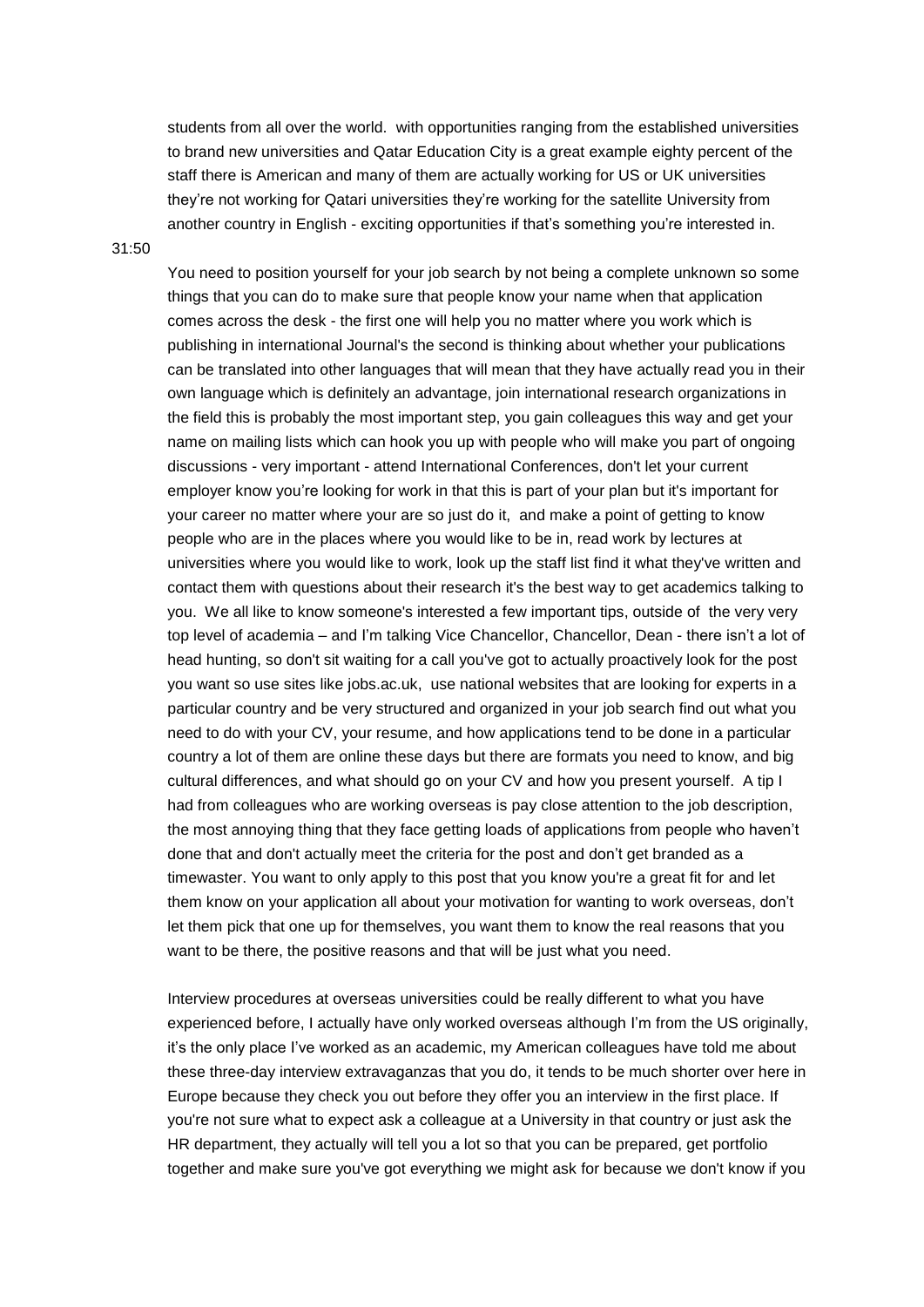will have internet access, we won't know if you have your own computer working, make sure you've got stuff printed out, your full research and funding experience, so that if they say well what was your research income for the last few years, you've got it information about every module you've ever taught, on every course, programme and every guest lecture section so you're ready for every question, and research cultural issues in advance so you're sure not to give offence by wearing the wrong thing or saying the wrong thing.

#### 36:04

You may need to submit your qualifications to a national organization in Europe we have different ones for each country, your PHD may not count as a PhD in a few places which is a bit of a worry and I do want to caution you to watch out for scams there are a few, there are a few web-sites that look very official but are not the real deal so stick with the established sites that deal directly with universities and government departments not people who promise to do something for you for a fee.

Try to develop a little knowledge of the local language that will always stand you in good stead. Even if it's just words like please and thank you it really sets you apart from the other English speaking applicants. There are a few logistical problems but there all things that you can find out about, you gotta think through visas and work permits, usually if you're hired the University will help with this, not only for you but for your partner and children, your children's education - you may not be able to use the state system so that can be an additional cost and an additional thing to set up, don't forget about your partner if you have one, their career and life abroad is also very important if you're going to have a happy experience often the university will help you with this relocation costs be sure to ask at interview and in a few places there are safety issues that you need to be aware of and the home office of the country that you're going to - the home office of the UK for example could help explain to you what you need to know to stay safe in your new home I really recommend trying a temporary opportunity like working as a visiting lecturer or doing a sabbatical overseas before you make a permanent move it's not so fun to make a big move with your family and find it's not for you so give it a go on short term and you'll know for sure that it's exactly right. If you are offered a job be sure to check a few key issues before you sign anything, one of them is academic freedom, I know a few people who have run into difficulties around this so you want to be sure that you're clear on what you can and can't do and that you're comfortable with the rules make sure that the university has a good reputation and has a good reputation for working with overseas staff, check the facilities for research are what you expect and what you need to do the work that you do and make sure that you are put at the right place on the pay scale because sometimes you might sign something at a lower level than you should, unless you know exactly what the situation is and where you're going to be working.

Working overseas takes you off the tenure track, and I know for those of you in the US that can be a real issue, but it's only a temporary blip if you're planning to return, and it can help enhance your career prospects so be sure to keep that in mind, and be sure that you do the things that're important to get right back in if you do return to the US you may need to plan this quite carefully. Whatever you do, good luck with your search, I hope that anyone who's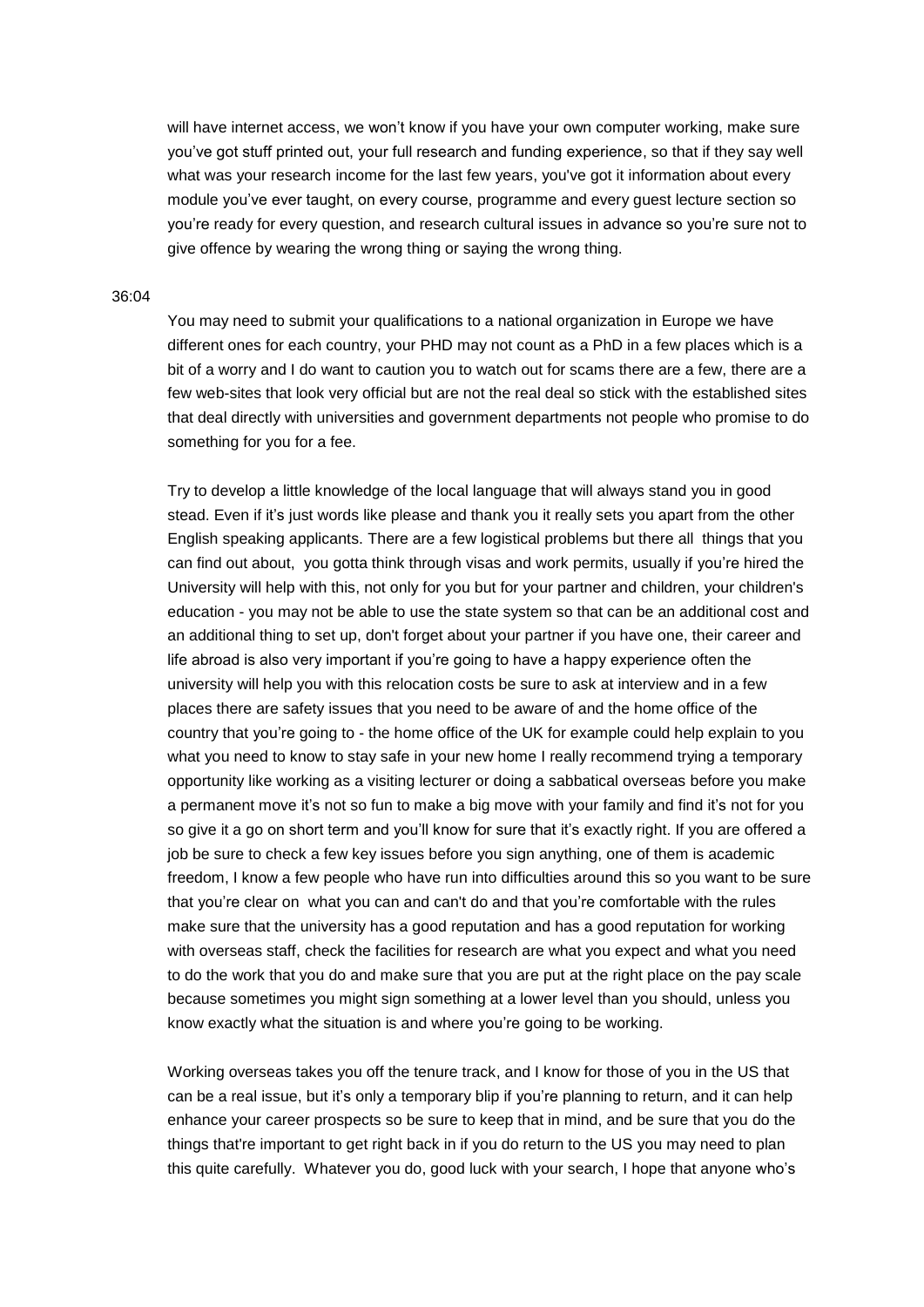got sincere plans to work abroad has an excellent time in searching and that you find just the job you're looking for.

## **Brianne**

Thank you Mitzi and Eugene as well, now we have a little bit of time left for a question and answer section I'm going to pause the questions and see the order they were asked.

A question for Professor Clark:

Does Australia recognize the master of fine art, MFA terminal degree as equal to the PhD

### **Eugene**

Thanks very much for the question.

I'm a lawyer, so I have to say I do not know too much about to fine arts so I don't know to be honest with that but I think the Australian immigration site I know has a lot of information about recognition of foreign qualifications. Australia does make a commitment to recognize as far as they can the equivalent qualification in the US so - I think Mitzi gave great advice there - I would contact someone in an Australian university's fine arts department and they will I think very quickly give you the answer to that question.

# 41:22

# **Mitzi**

You can often tell a lot by looking at the online CV's of lectures that are currently working in the Department you're interested in applying to about what they're looking for they haven't put it in the job description it's a good place to find out what's expected.

### **Brianne**

OK here's one more for Eugene:

Thank you for touching on the opportunities for family members when working abroad.

From your experience have you experienced support from your institution for professionals with a family or has it been a challenge?

# 42:06

#### **Eugene**

I have to say it's been support - I mean, I think I'm helped by the fact that accounting is fairly international anyway and I have to say as well that the support - particularly in Australia - was great, my wife was able to get an opportunity in one of the top accounting firms and I think the same opportunity would not have been available in the US and so one of the things that I've found in my international career was the opportunity of doing things at a national and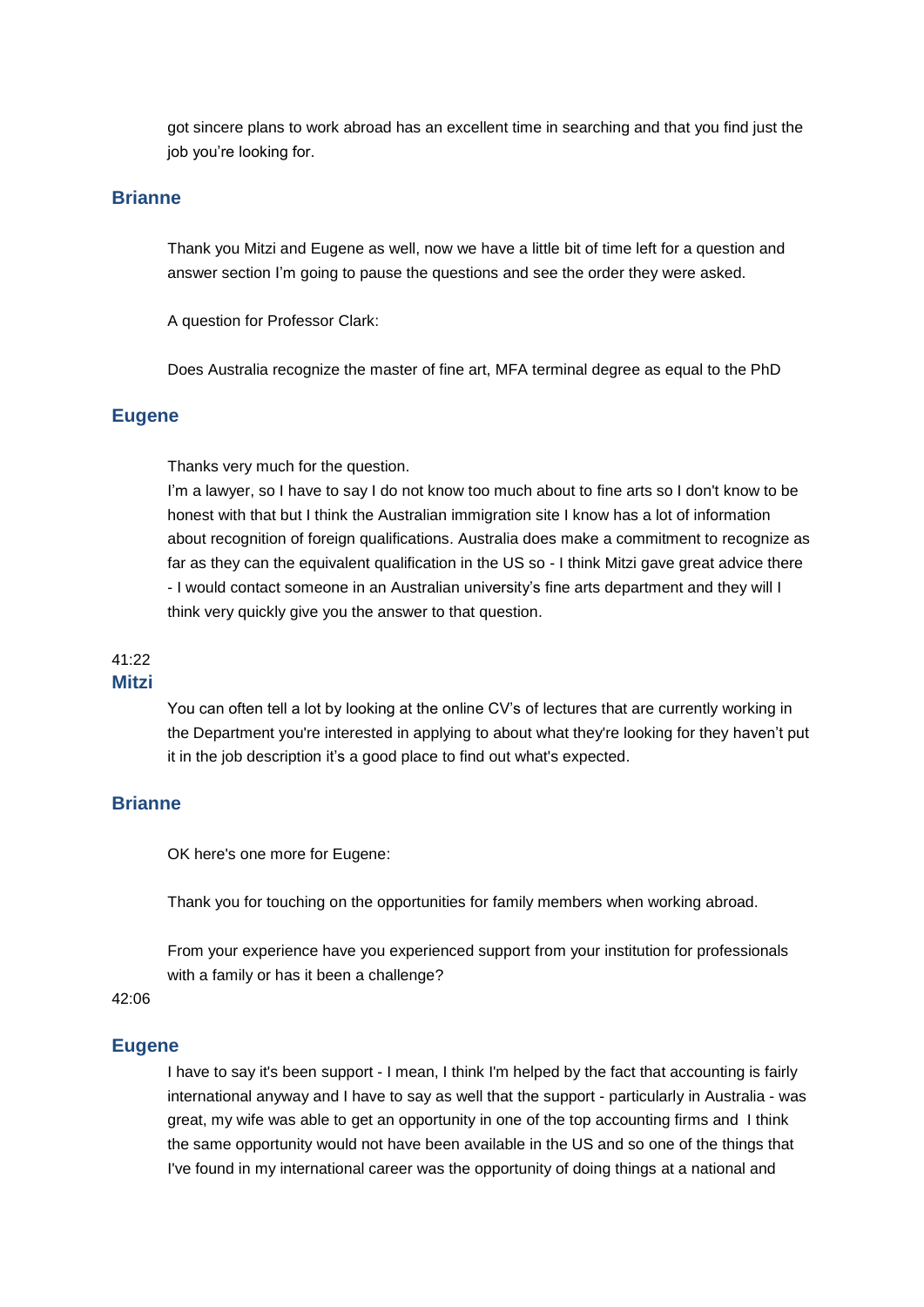international level that would have been far more difficult for me to do in the U.S., those opportunities were greater overseas - at least for me - but the universities that I've been involved with as a whole have been very very helpful, very cooperative and use their networks to assist.

## **Brianne**

Great - Mitzi would you like to add anything to that?

# $43:11$

## **Mitzi**

I think I can, the UK is a bit of an outlier in that trend not particularly used to two-career couples even in these days but I know some universities are trying really hard to get up to speed and one of the advantages with my former partner was that he was able to do a degree at a very low price because I was on staff, that's always a benefit.

### **Brianne**

Great. Would either of you like to speak to the climate for LGBTQ faculty overseas?

### **Mitzi**

Yes I can do that, depends absolutely on the country that you're in and the UK, Netherlands, very comfortable, I could imagine it would be rather different in the Middle East. I think it's one of those questions you can often find out a lot by just looking at the information that the University publishes - do they have supported organizations and are they proclaiming that in public on the website? Talk to members of staff who teach classes that might be of interest to LGBTQ students and see if they've got advice for you about the climate where you're at. It is institution to institution, country to country, but I think there's some places you'd have an absolutely fantastic experience

# 44:33

### **Eugene**

I would only add that Australia would be a fantastic experience in that regard, Asia probably a little bit less so and I think Mitzi's comments were spot on in relationship to all the others.

### **Brianne**

One good point that a couple of our attendants have made that the HERC job seekers are not all faculty specific, some of them are administrative or just working within the higher education field. You guys have any information or advice for non-faculty position overseas?

### **Mitzi**

There certainly are some, especially if you know a lot about some University specific I CT, elearning for example, a lot of posts supporting e-learning development. I've also seen a lot in facilities throughout Europe because we've got older buildings and there's a lot of things that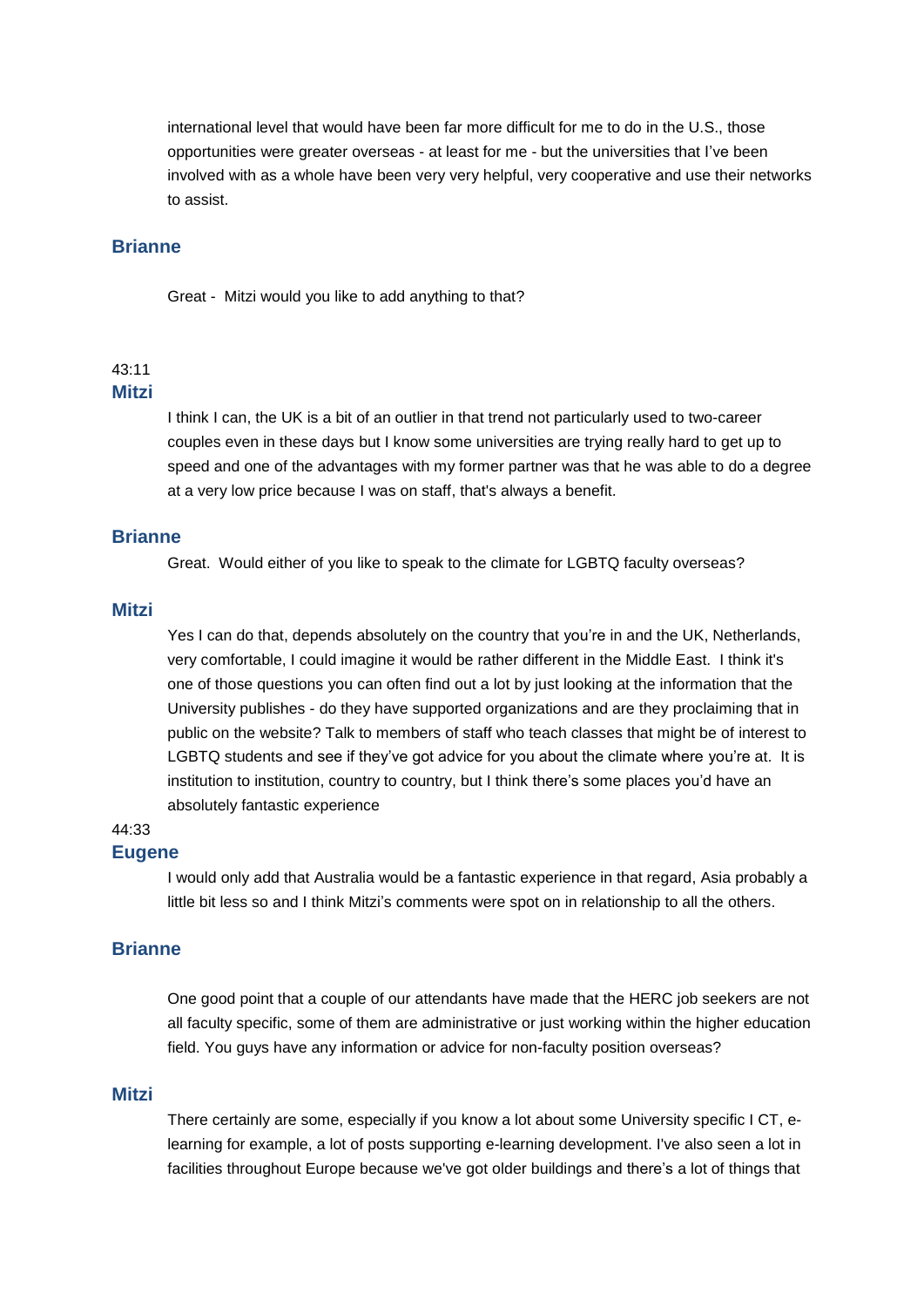need to be done to manage these, logistics positions in any big organisation is always a big deal and if you have international experience that can be a real advantage we have a lot of universities in Europe in particular that are building satellite campuses and are calling on experts to try to get these things to work it's not always easy when we have students who are maybe receiving courses over web links or when we have a lot of staff travelling back and forth and I know there's got to be opportunities there and I have seen some really interesting job listings in those areas.

### **Eugene**

I would predict that area is going to grow, as Mitzi says, and I know I often get asked by HR things are organized in the universities that I've been connected with and I think foreign expertise not just in academic areas but all the administrative support areas I think is very important. Many universities are now… they really have been impressed by the Alumni model that exists in the United States.

#### 46:53

I know in Australia and China they are wanting to develop an expertise and a greater infrastructure to support and tap into that alumni network, so I think that across many areas that's going to be a possibility of new opportunities

# **Brianne**

#### Great. Thank you

#### 47:14

Yet another general question - and maybe you guys can think of a way to answer it - but we have somebody asking about the general idea of range of salaries maybe they mean as compared to the US or faculty specific I'm not sure? Would either of you be able to address that?

# 47:35

# **Mitzi**

There's a British expression 'how long is a piece of string'. It is country to country I have to say one of the nice things that working in Europe is that you can find out - it's no secret what the salary range is if they say the post is Lecturer or Senior Lecturer, or Professor there's a published scale and that applies to everybody, there are no secret sweeteners behind the scenes or anything like that it's just where on that scale to do you fit. The salaries in the UK are a little bit lower at the very top level than what you might be able to get in the US at the top level because of that, but they're perfectly fine I don't think anyone's hurting and because we do tend to have full-time posts - they're proper jobs not adjunct where you're working at three different places it's a reliable, decent income. In Europe there are some places sometimes where the salary is a little bit lower, in some places like France there are some people in the academic world who earn rather nice salaries so it's worth looking country to country if salaries are a big concern.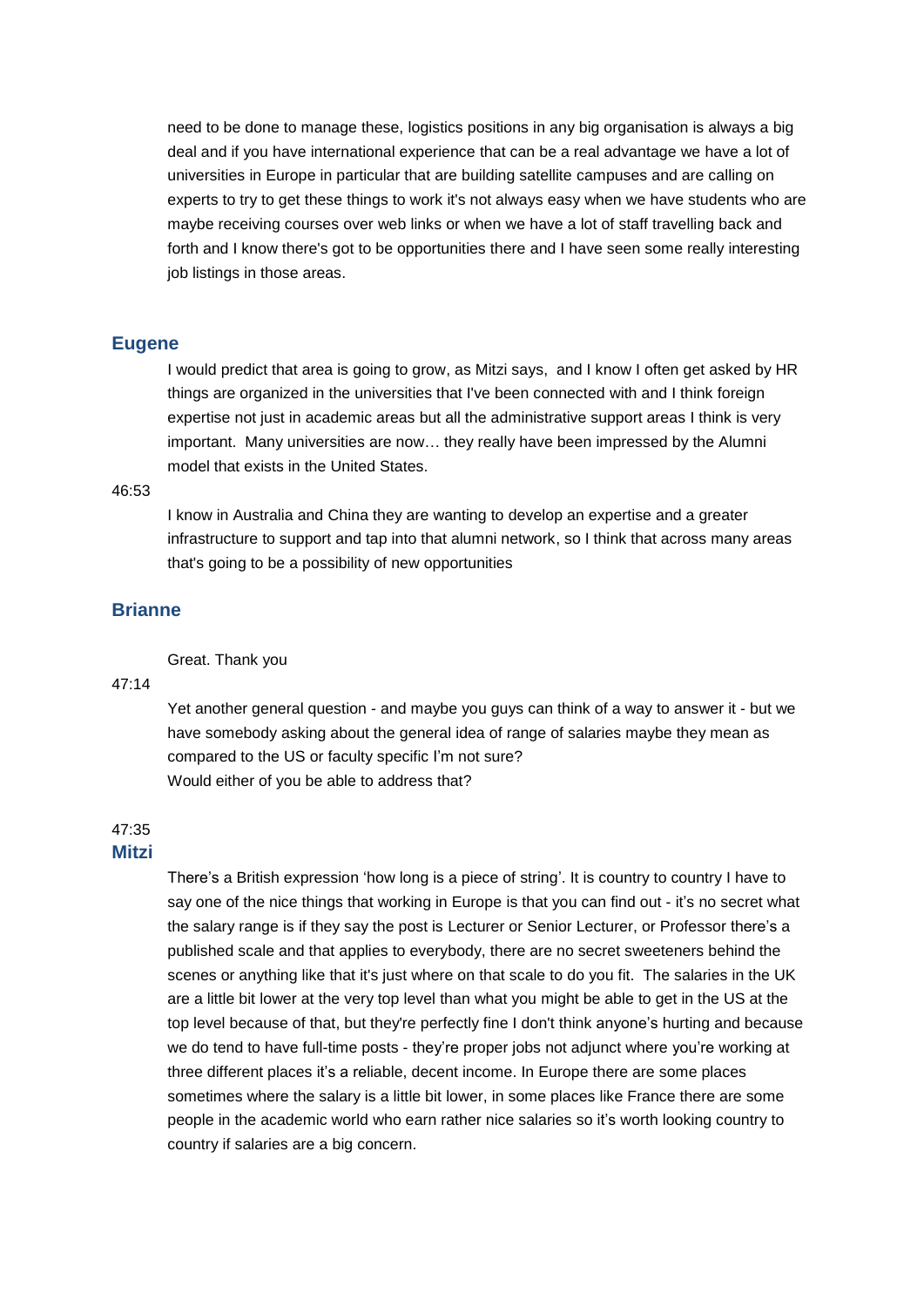Australia is very a similar to the UK in the sense that you have levels for level ABCDE, the salary scale may give a loading for more expensive cities like Sydney but it's generally much the same throughout the country and it's pretty easy to find out that information. China certainly seems to be more opaque for me and again the salaries are really determined by the type a program you're on in most cases, but there's so much diversity just as in the US that depending on the type and area regional university and even faculty level there's huge diversity in the US, so it's a very difficult thing to make comparisons so just to ask around and use your networks but it is more transparent particularly in the countries like Australia and the UK. There are other advantages which can include - you don't have to worry about your health care in a lot of European countries – either you'll be covered in the UK - or it'll be quite low-cost insurance and that's certainly a nice thing when you have a family

### **Brianne**

Great it we have a couple more minutes, I'm going to try sift through the questions and find as many as it can that apply to as many people as possible. One of them is: Is there a typical time frame for jobs in Europe, for example when postings become available for the next academic year and when are those applications typically due?

### **Mitzi**

I think most typically if it's a new program or a program that's expanding you'll see that in the spring for the autumn term, but I see listings all through the year for all the reasons that we would expect - staff change jobs and program suddenly grow or suddenly don't grow –so yeah anytime and they'll let you know what the scale is for getting your application in for the due date and it's usually pretty quick just a few weeks.

### **Brianne**

Great and I guess this is another question here specifically about Latin America that maybe we can phrase the question as you know a great starting point for job seekers if they are interested in international work and where if they want to find out about at their places that are the country's you guys presented today where the good starting point that information

## 51:47 **Mitzi**

I'd start with the website of that nation because usually they'll have a sort of a round-up of what the education system is like, how does it work, what are the levels so that'll give you an idea of the number of students who go to University and what levels they go to University at you can often find the background of a particular country so if you wanted to look at Uruguay or wanted to look at Brazil It will tell you what the biggest universities in those are countries and what kind of universities they have, because often there is different sorts not just the twotier system, they may have several teachers colleges for instance an Agricultural College or specifically engineering universities, technical universities so you should be able to find that information fairly easily these days.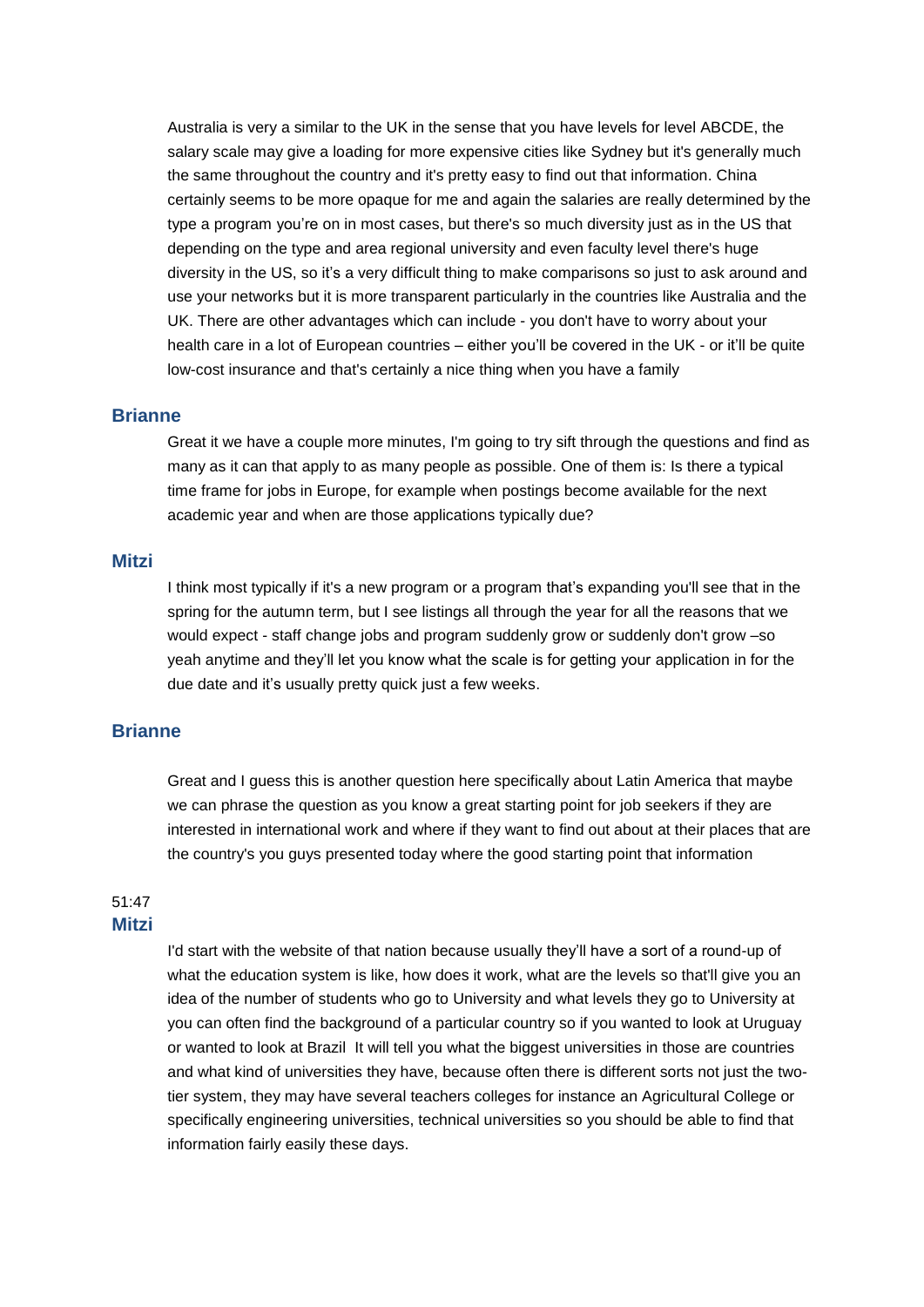Beyond that, build that network in the country's that you're most interested in Get to know colleagues through their work through their research through meeting them at conferences, and ask them they're the real experts.

### **Brianne**

We will have to go in just a little bit but there's one more question that popped up a couple times that I'd like to ask which is have you guys seen or experienced any bias for or against older faculty members overseas.

#### **Eugene**

In China I would have to say I think it's that partly their Chinese and maybe generally Asian cultures it one could say that there is a high regard for age which is nice in some ways given that I'm in my sixties? There are some ways it would be a disadvantage in in some countries. In China I think, and I think also may be in law as well, but I think that if you are an older academic, if anything they probably give too much deference to you and sometimes you have to really work to get students to challenge and to be more assertive in their learning but that said there's a positive bias in China at least in the law / social science area that may be less so in sciences I don't know but that would be my response.

#### 54:19 **Mitzi**

There is a little bias sometimes - experience counts and if the experience that you have is of value I don't think it's going to count against you very much.

#### **Brianne**

Great well thank you so much to everyone for your excellent questions, and Eugene would you like to share a final thought with the group?

#### **Eugene**

Yeah I think it's one that Mitzi covered so well and that is that if you're really interested in an international opportunity, to persist and in a way think big but start small and that small can be getting to know someone from that country even in your own backyard most cities have sister city programs and just knowing someone local who'll know a lot about the university, so remain open to the opportunity start small maybe go there on a holiday get involved with someone from that country, have an international student stay with your family or whatever but there's so many ways to at least get started and you can think big in terms of the opportunity but persist and certainly for me it was a life transforming experience that I have benefited from continually, so if that's in your heart to do, stay with it and you'll be able to find a way.

55:46 **Mitzi**